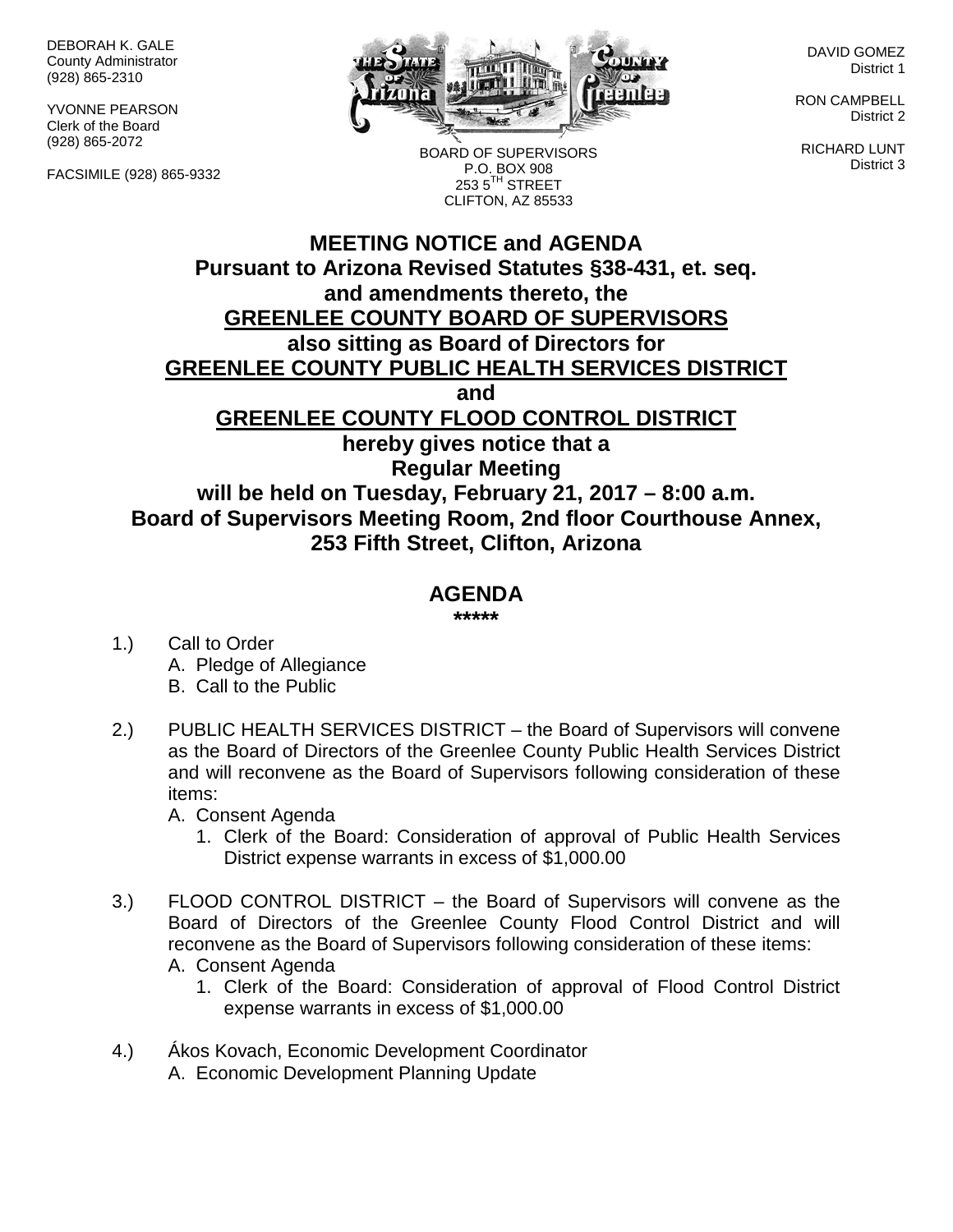- 5.) Lendsey Basteen, Events Coordinator A. 2017 Greenlee County Spring Rampage Update
- 6.) Public Hearing Planning and Zoning request of Brian Montoya, owner, to change the zoning map of Assessor Parcel 400-38-002F from RU36 to RU02 located in Sheldon lying south and west of Spur Lane
- 7.) Consideration of approval of the Planning and Zoning request of Brian Montoya, owner, to change the zoning map of Assessor Parcel 400-38-002F from RU04 to RU02 located in Sheldon lying south and west of Spur Lane
- 8.) Kay Gale, County Administrator
	- A. County and State budget and legislative issues
	- B. Calendar of Events
- 9.) Consent Agenda
	- A. Clerk of the Board: Consideration of approval of minutes to previous meeting – 02/07/2017
	- B. Clerk of the Board: Consideration of approval of expense warrants in excess of \$1,000.00 – Voucher 1059; 1061; 1062
	- C. Chief Finance Officer: Consideration of approval of general fund loans in the amount of \$11,725.60 to be reimbursed upon receipt of funds: Fund 159 - \$14.23; Fund 160 - \$1,038.24; Fund 243 - \$10,673.13
	- D. County Administrator: Consideration of approval of Request for Proposal for Professional Services for the preparation of Greenlee County Financial **Statements**
	- E. County Administrator: Consideration of approval of relinquishment of loans from general fund to special revenues for prior years for inclusion in fiscal year 2016 financial statements
- 10.) Supervisor Reports

Supervisor David Gomez

- A. Arizona Small Counties Forum meeting
- B. County Supervisors Association Board meeting

Supervisors Richard Lunt A. Eastern Counties Organization meeting

11.) Executive Session pursuant to Arizona Revised Statutes §38-431.03.A.3 for discussion or consultation for legal advice with the County Attorney regarding Notice of Claim from Midway West